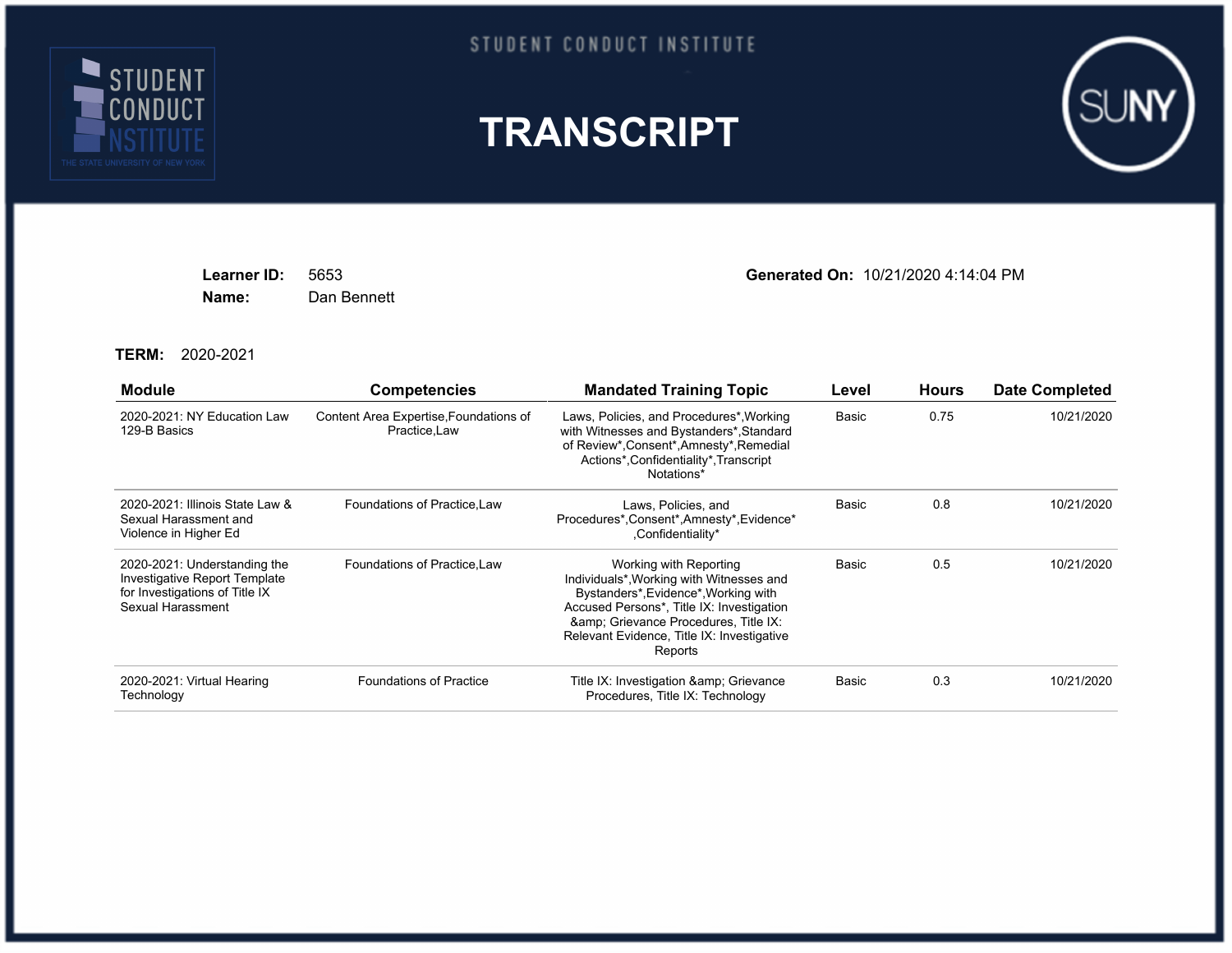

## **TRANSCRIPT**



| 2020-2021: Relevance and<br>Decorum in a Title IX Hearing                                                               | Foundations of Practice.Law                             | Working with Reporting<br>Individuals*, Working with Witnesses and<br>Bystanders*, Working with Accused<br>Persons*, Title IX: Investigation &<br>Grievance Procedures, Title IX: Relevant<br>Evidence                                                                                                               | Basic        | 0.5  | 10/21/2020 |
|-------------------------------------------------------------------------------------------------------------------------|---------------------------------------------------------|----------------------------------------------------------------------------------------------------------------------------------------------------------------------------------------------------------------------------------------------------------------------------------------------------------------------|--------------|------|------------|
| 2020-2021: Online<br>Harassment                                                                                         | Content Area Expertise, Law                             | Laws, Policies, and Procedures*, Title IX:<br>Sexual Harassment                                                                                                                                                                                                                                                      | <b>Basic</b> | 0.3  | 10/8/2020  |
| 2020-2021: Title IX Final Rule<br><b>Basics</b>                                                                         | Content Area Expertise, Foundations of<br>Practice, Law | Laws, Policies, and Procedures*, Types of<br>Sexual and Interpersonal<br>Violence*, Standard of<br>Review*, Confidentiality*, Title IX: Sexual<br>Harassment, Title IX: Jurisdiction, Title IX:<br>Investigation & Grievance Procedures,<br>Title IX: Conflicts of Interest and Bias, Title<br>IX: Relevant Evidence | Basic        | 0.5  | 10/8/2020  |
| 2020-2021: Cultural<br>Relevance, Inclusiveness, and<br>Responding to Sexual and<br>Interpersonal Violence on<br>Campus | <b>Foundations of Practice</b>                          | Cultural Awareness*                                                                                                                                                                                                                                                                                                  | Intermediate | 0.75 | 9/23/2020  |
| 2020-2021: Supportive<br>Measures in Response to<br>Reports of Sexual and<br>Interpersonal Violence                     | Content Area Expertise, Foundations of<br>Practice.Law  | Working with Reporting<br>Individuals*, Remedial Actions*, Working<br>with Accused Persons*, Title IX:<br>Investigation & Grievance Procedures                                                                                                                                                                       | <b>Basic</b> | 0.5  | 9/23/2020  |
| 2020-2021: Accountability                                                                                               | Conduct Theory, Foundations of<br>Practice, Law         | Laws, Policies, and<br>Procedures*, Accountability*                                                                                                                                                                                                                                                                  | Basic        | 0.25 | 9/23/2020  |
| 2020-2021: Appeals in Student<br><b>Conduct Proceedings</b>                                                             | Content Area Expertise, Foundations of<br>Practice      | Due Process-Fair Process*, Title IX:<br>Investigation & amp; Grievance Procedures                                                                                                                                                                                                                                    | <b>Basic</b> | 0.3  | 9/23/2020  |